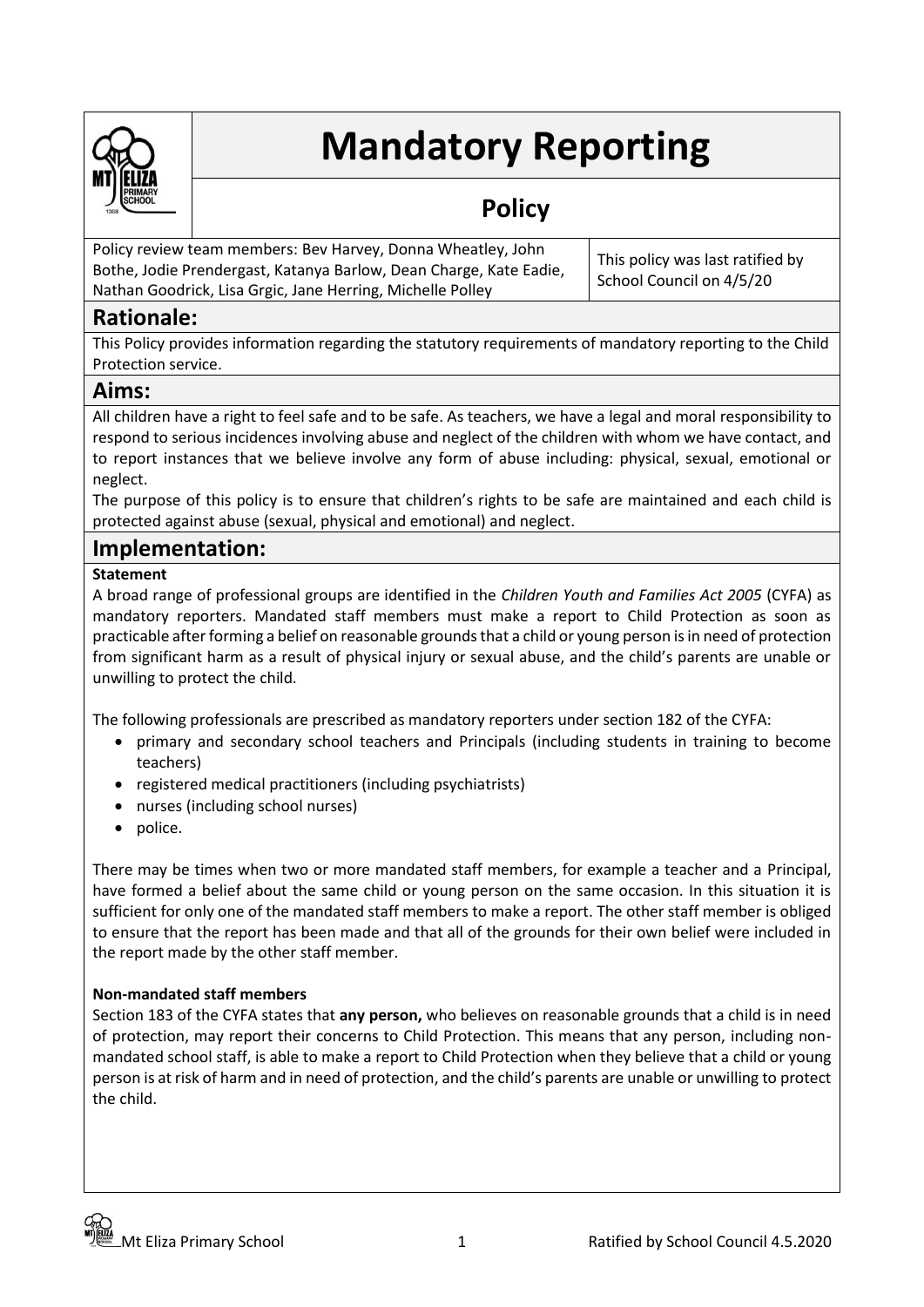#### **Forming a belief on reasonable grounds**

A person may form a belief on reasonable grounds that a child is in need of protection after becoming aware that a child or young person's health, safety or wellbeing is at risk and the child's parents are unwilling or unable to protect the child.

There may be reasonable grounds for forming such a belief if:

- a child or young person states that they have been physically or sexually abused
- a child or young person states that they know someone who has been physically or sexually abused (sometimes the child may be talking about themselves)
- someone who knows the child or young person states that the child or young person has been physically or sexually abused
- a child shows signs of being physically or sexually abused
- the staff member is aware of persistent family violence or parental substance misuse, psychiatric illness or intellectual disability that is impacting on the child or young person's safety, stability or development
- the staff member observes signs or indicators of abuse, including non-accidental or unexplained injury, persistent neglect, poor care or lack of appropriate supervision
- a child's actions or behaviour may place them at risk of significant harm and the child's parents are unwilling or unable to protect the child.

#### **Failure to report**

A failure by mandated professionals and staff members to report a reasonable belief that a child is in need of protection from significant harm as a result of physical or sexual abuse may result in the person being prosecuted and a court imposing a fine under the CYFA.

#### **Making a report to Child Protection**

The CYFA allows for two types of reports to be made in relation to significant concerns for the safety or wellbeing of a child – a report to Child Protection or a referral to Child FIRST.

A report to Child Protection should be considered if, after taking into account all of the available information, the staff member forms a view that the child or young person is in need of protection because:

- the harm or risk of harm has a serious impact on the child's immediate safety, stability or development
- the harm or risk of harm is persistent and entrenched and is likely to have a serious impact on the child's safety, stability or development
- the child's parents cannot or will not protect the child or young person from harm.

Where during the course of carrying out their normal duties, a school staff member forms the belief on reasonable grounds that a child is in need of protection, the staff member must make a report to Child Protection regarding this belief and the reasonable grounds for it as soon as practicable.

Teachers are encouraged to discuss any concerns about the safety and wellbeing of students with the Principal or a member of the school leadership team. If a Principal or member of the leadership team does not wish to make a mandatory report, this does not discharge the teacher's obligation to do so if they have formed a reasonable belief that abuse may have occurred. If the teacher's concerns continue, even after consultation with the Principal or member of the leadership team, that teacher is still legally obliged to make a mandatory report of their concerns.

A 'Mandatory Reporting Information Sheet' will be made available for teachers who form the opinion that a mandatory report is required. This form allows staff to gather appropriate information before and during a mandatory report. The completed form is to be kept by the Assistant Principal.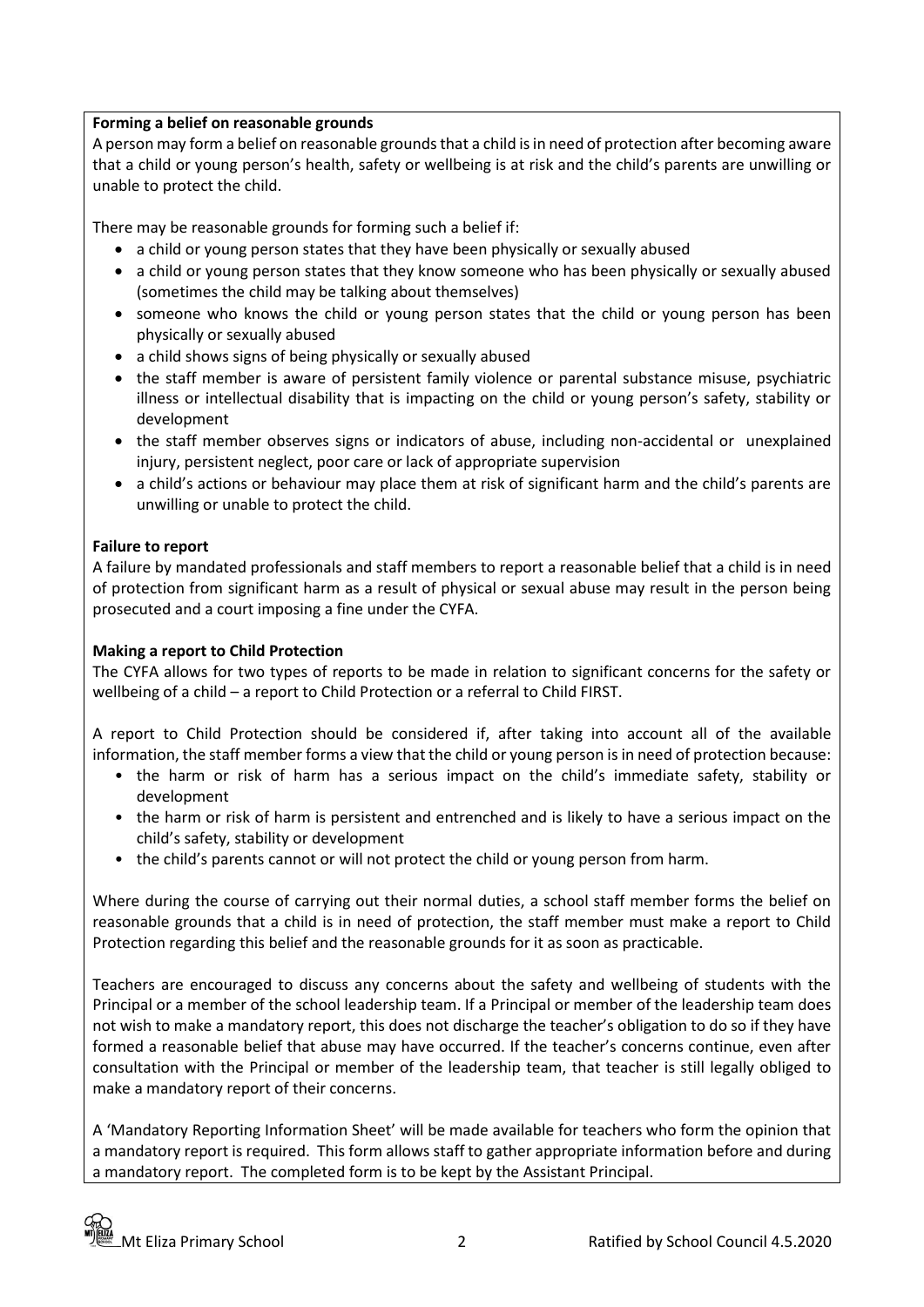Teachers and/or Principal class employees are to make a mandatory report by contacting the Department of Human Services – Child Protection as soon as possible on:

## **1300 655 795** or after school hours crisis line **13 12 78**

Information about the identity of a person making a report to Child Protection must be kept confidential unless the reporter consents to the disclosure of their identity. If the staff member wishes to remain anonymous, this information should be conveyed at the time that the reporter makes the mandatory report.

#### **Child Protection Interviews**

Members of the Department of Human Services, or associated support or intervention services that visit the school following a notification, will interview staff and children only in the presence of a Principal Class Member or his/her nominee.

#### **The role of school staff**

School staff have a duty of care to protect and preserve the safety, health and wellbeing of children and young people in their care and staff must always act in the best interests of those children and young people. If a staff member has any concerns regarding the health, safety or wellbeing of a child or young person it is important to take immediate action.

#### **Note: The role of investigating an allegation of child abuse rests solely with Child Protection and/or Victoria Police.**

The roles and responsibilities of staff in supporting children and young people who are involved with Child Protection may include acting as a support person for students, attending Child Protection case plan meetings, observing and monitoring students' behaviour, and liaising with professionals.

#### **Confidentiality**

Staff must respect confidentiality when dealing with a case of suspected child abuse and neglect, and may discuss case details and the identity of the child or the young person and their family only with those involved in managing the situation.

When a child or young person has moved to another school, professional judgement should be exercised as to what information needs to be passed on. This will be guided by usual procedures for passing on information about a child's general wellbeing or special needs, and the role of the school in any ongoing care plans.

#### **Advising parents, carers or guardians**

Staff **do not require** the permission of parents, carers or guardians to make a report to Child Protection, nor are they required to tell parents, carers or guardians that they have done so.

It is the responsibility of Child Protection to advise the parents, carers or guardians of the interview at the earliest possible opportunity. This should occur either before, or by the time the child arrives home.

#### **Ensuring that a Child Protection interview takes place**

The school does not have the power to prevent parents, carers or guardians from removing their children from the school and should not attempt to prevent the parents, carers or guardians from collecting the child. If a parent/carer or guardian removes a child before a planned interview has taken place, the Principal and/or their nominee should contact Child Protection or Victoria Police immediately.